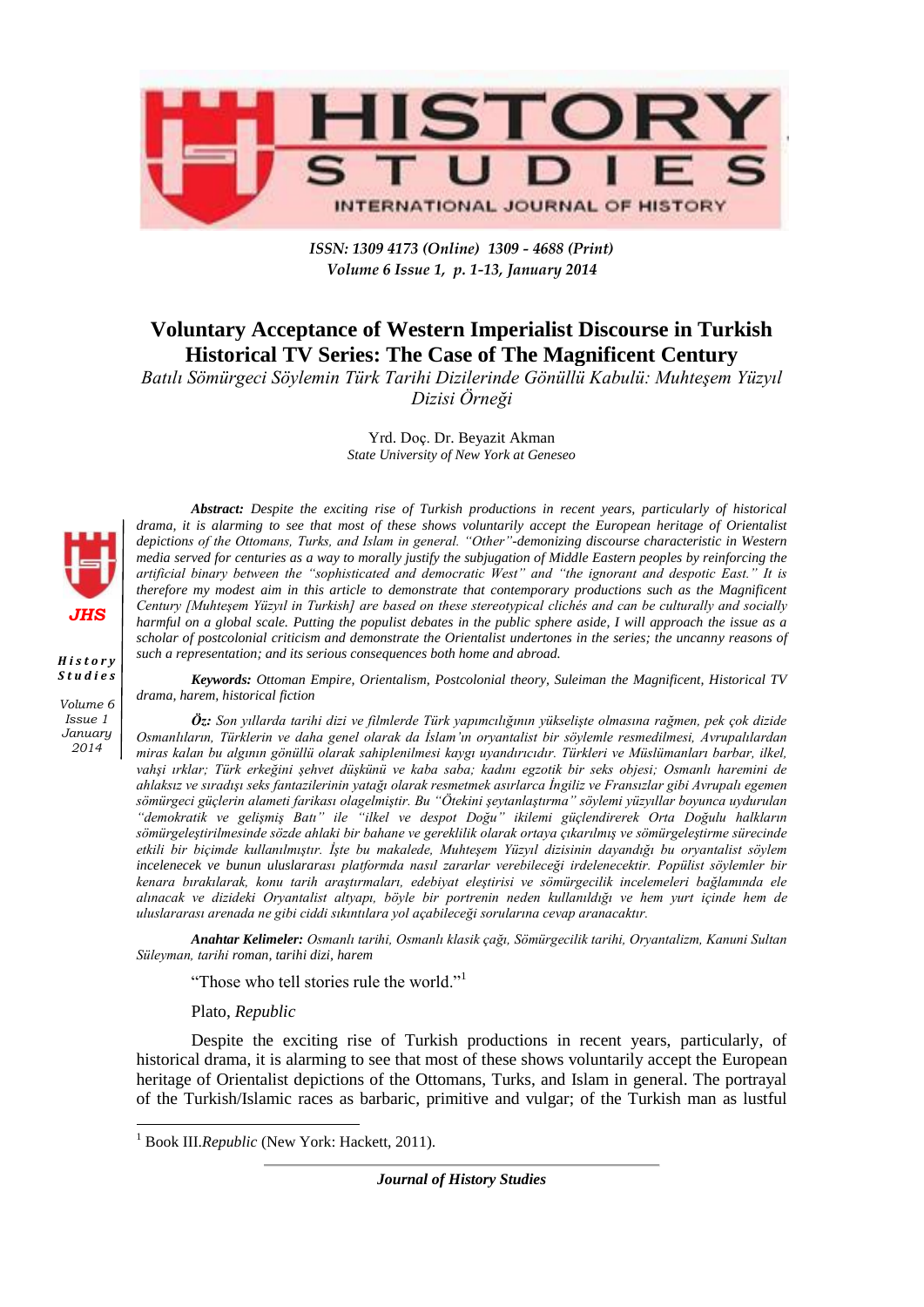and ignorant; of the Turkish woman as exotic and lascivious; and of the Ottoman harem as a hotbed of immoral and bizarre sexual encounters has long been a trademark of European colonial powers such as the British and the French.<sup>2</sup> This Other-demonizing discourse served for centuries as a way to morally justify the subjugation of Middle Eastern peoples by reinforcing the artificial binary between the "sophisticated and democratic West" and "the ignorant and despotic East."<sup>3</sup> It is therefore my modest aim in this article, to demonstrate that contemporary productions such as the *Magnificent Century* [*Muhteşem Yüzyıl* in Turkish] are based on these stereotypical clichés and can be culturally and socially harmful on a global scale.

*Magnificent Century* is a Turkish prime time historical television series supposedly based on the life of Süleyman I (a.k.a. Suleiman the Law-Giver or Suleiman the Magnificent), the longest reigning Sultan of the Ottoman Empire, and Hurrem (a.k.a. Roxelana), the slave girl who became his queen. The show generated controversy and complaints from many viewers for what they referred to as a "disrespectful", "indecent", and "hedonistic" portrayal of the historical sultan. Turkey's Radio and Television Supreme Council received over 70,000 complaints about the show and warned the network to publicly apologize for wrongly misrepresenting historical events and figures.<sup>4</sup> As recently as late 2012, even the Prime Minister Recep Tayyip Erdoğan condemned the director of the TV series and the owner of the channels that broadcast the series harshly.<sup>5</sup> Despite the debate, or perhaps because of it, the show remained popular with viewers, with consistently higher ratings and eventually being the most-watched TV series in the history of the Turkish TV industry. Aired in more than 45 countries, the show was the latest production that took the region by storm.<sup>6</sup>

Putting the populist debates in the public sphere aside, I will approach the issue as a scholar of postcolonial criticism and demonstrate the Orientalist undertones in the series; the uncanny reasons of such a representation; and its serious consequences both at home and abroad. For matters of space, to avoid vague statements, and to have a sharper focus, I will *JHS* **2**

*H i s t o r y S t u d i e s*

 $\overline{\phantom{a}}$ 

*Volume 6 Issue 1 January 2014*

<sup>2</sup> As defined in *Orientalism* by Edward Said; a clear set of essential differences between the "West" and the "East," the former always depicted as logical, mathematical, scientific etc., whereas the latter is irrational, sensual and barbaric. See Said, *Orientalism* (New York: Vintage, 1978) and *Culture and Imperialism* (London: Chatto &Windus, 1993). For a comprehensive historical overview of the representations of Islam in the Christian discourse see Norman Daniel, *Islam and the West: The Making of an Image* (Boston: Oneworld, 1993). For more varying perspectives see A. L. MacFie, ed. *Orientalism: A Reader*. (New York: New York UP, 2000).

<sup>&</sup>lt;sup>3</sup> Robert Stam and Ella Shohat explain that Eurocentric discourse is diffusionist; it assumes that democracy, science, progress, and prosperity all emanate outward from a western source. This kind of grand narrative sanitizes Western history while patronizing and even demonizing the non-west. The West conceives itself in terms of its noblest achievements but the non-West in terms of its deficiencies, real or imagined. See Stam, Robert and Ella Shohat, "De-Eurocentricizing Cultural Studies: Some Proposals," in *Internationalizing Cultural Studies: An Anthology*, ed. Ackbar Abbas, et al. (Oxford: Blackwell, 2005), 481-99.

<sup>4</sup> "Muhteşem Yüzyıl'a Rekor Şikayet," NTVMSNBC, accessed November 12, 2012, http://www.ntvmsnbc.com/id/25169180/

<sup>&</sup>lt;sup>5</sup> "Turkey's PM Erdoğan slams TV series about Ottoman sultan," accessed Jan 2, 2013, http://www.todayszaman.com/news-299316-turkeys-pm-erdogan-slams-tv-series-about-ottomansultan.html

<sup>&</sup>lt;sup>6</sup> The show is said to have more than 150 million viewevers in the Middle East, Balkans and Turkic Republics. See "Muhteşem Yüzyıl'ı 150 Milyon Kişi İzliyor," *Hurriyet*, accessed December 5, 2012, http://www.hurriyet.com.tr/gundem/22005105.asp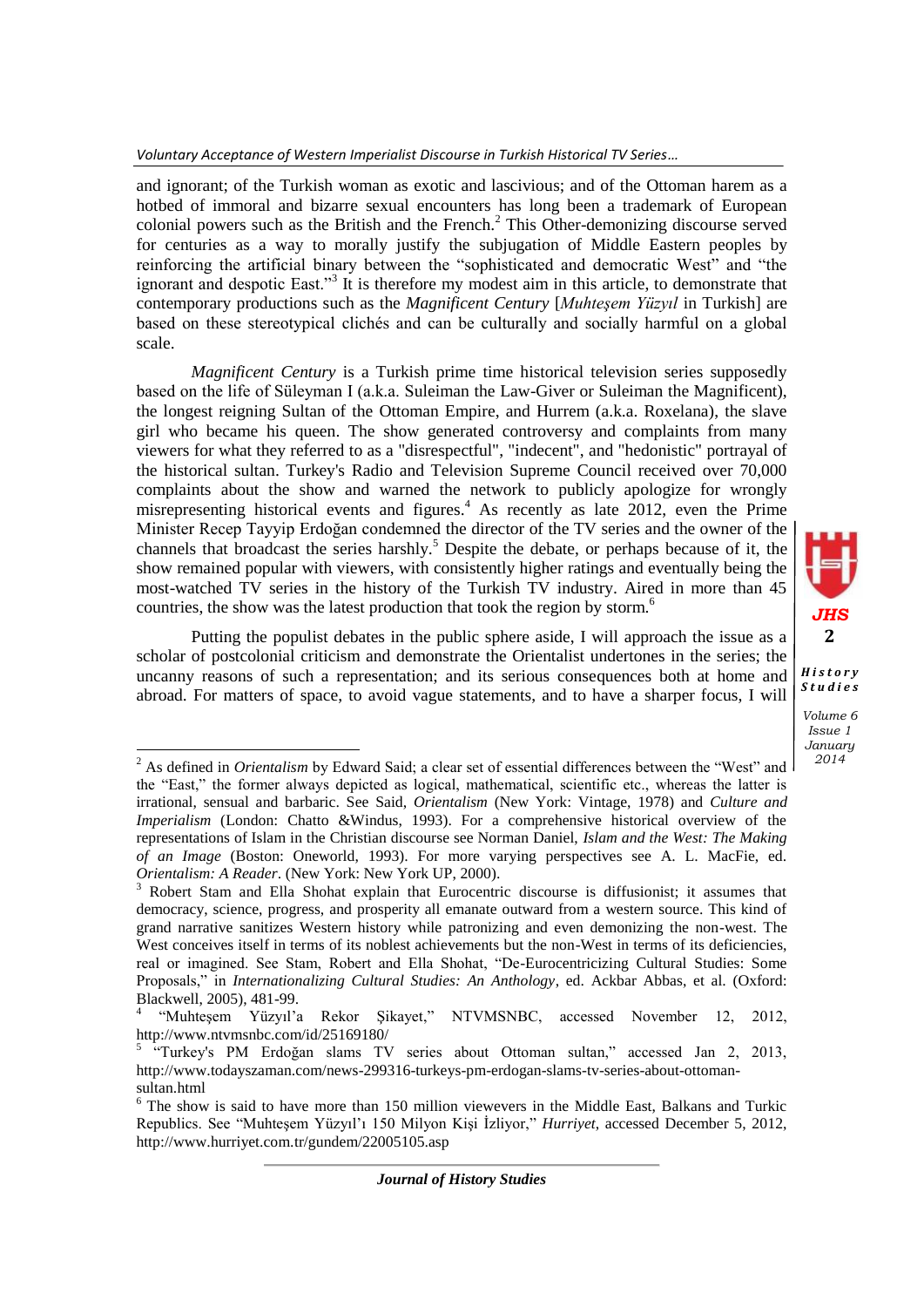only look at the first premier episode of the series that could be said to have set the tone for the entire show.

The TV series opens with the beginnings of Hurrem's tragedy when half-Tatar, half-Turkish barbaric tribes pillage and loot her village, killing, raping, abducting or enslaving the inhabitants young and old, man and woman. Out of this village burned to ashes by these Turkic tribes, we see Hurrem hidden in a church, taking a vow for vengeance from the Turks. Once abducted from the village to be a slave in the sultan's harem, the story goes on with equally stereotypical epithets about the Ottomans and Muslims. While on a ship full of slaves, like herself treated rather inhumanely and under gruesome conditions by Turkish sailors, Hurrem screams, "Haven't we come to the hell of the Ottomans yet?!" When the Turkish sailors see this stubborn and troublemaker girl, they are quick to punish her with waterboarding and beating. From these first scenes on, Hurrem is the epitome of European individualism and free will while the Ottomans stand for despotism and fanaticism. This positive portrayal of Europe is further symbolized by the cross that she secretly carries and it is this cross with which the reader is supposed to associate oneself rather than with the Muslim crescent.

When we finally see the Sultan, Suleiman the Magnificent,<sup>7</sup> what we have is a balding man in his forties who likes posing a lot with a sword in his hand or on his belt and who either makes love with a concubine or utters heroic words against the infidel Christian nations. In one particular scene, he walks on a map showing European kingdoms thereby symbolizing his thirst for domination and conquest by every means possible. The Turks are definitely a threat to Christians and to the rest of Europe for that matter. The image of the Islamic armies spreading through Christian lands by the sword is very well emphasized by actions and scenes like this. There is not a single hint of the real concept of *futuhat* or conquest that truly drove the Ottoman state and spirit.

Throughout the entire episode, Suleyman is driven by the greed to capture all those lands that do not yet belong to the Ottomans. He poses a serious threat to Eastern and Central European cultures, a characteristic of the show that is clearly embodied in a Venetian envoy who is forcibly and inhumanely made to kneel down before the sultan. However, the actual concept of *ghaza* (not 'jihad' as in the sense of 'holy war')<sup>8</sup> is radically different than what is portrayed in the show. In his highly influential *Osmanlı İmparatorluğu Klasik Çağ* [*The Ottoman Empire: The Classical Age*] Halil İnalcık states:

The Ottoman Empire came to being as a protector of the Orthodox Church and millions of Orthodox Christians, although it was the central tenet of the state to continue the *ghaza* tradition. Islam granted safety for life and property for Christians

*Journal of History Studies*



*Volume 6 Issue 1 January*

*2014*

 $\overline{\phantom{a}}$ 

<sup>&</sup>lt;sup>7</sup> Historians unanimously define the era of Sultan Suleiman as the greatest of the Ottoman Empire. For example, see Halil İnalcık, *Osmanlı İmparatorluğu Klasik Çağ: 1300-1600,* (İstanbul: YKY, 2004), 9; and Norman Itzkowitz, *Ottoman Empire and Islamic Tradition* (Chicago: U of Chicago P, 1972), 35.

<sup>&</sup>lt;sup>8</sup> Much needs to be noted to draw attention to the major misunderstanding of the concept of "jihad" in contemporary post-9/11 discourse, within which Islamic defensive war is fused with the concept of "holy war" as in the Crusades without much care. Even less known is the difference among terms such as "jihad" and "ghaza" and "futuhat." Cemal Kafadar notes, "jihad should not be understood as incessant warfare to expand the abode of Islam or a mentality that recognizes a permanent state of war;" Cemal Kafadar, *Between Two Worlds: The Construction of the Ottoman State* (Berkeley: U of California P, 1995). For more on the misleading nature of terms such as "jihad" in contemporary discourse, see John Esposito and Dalia Mogahed, *Who Speaks for Islam? What a Billion Muslims Really Think*, (New York: Gallup Press, 2008).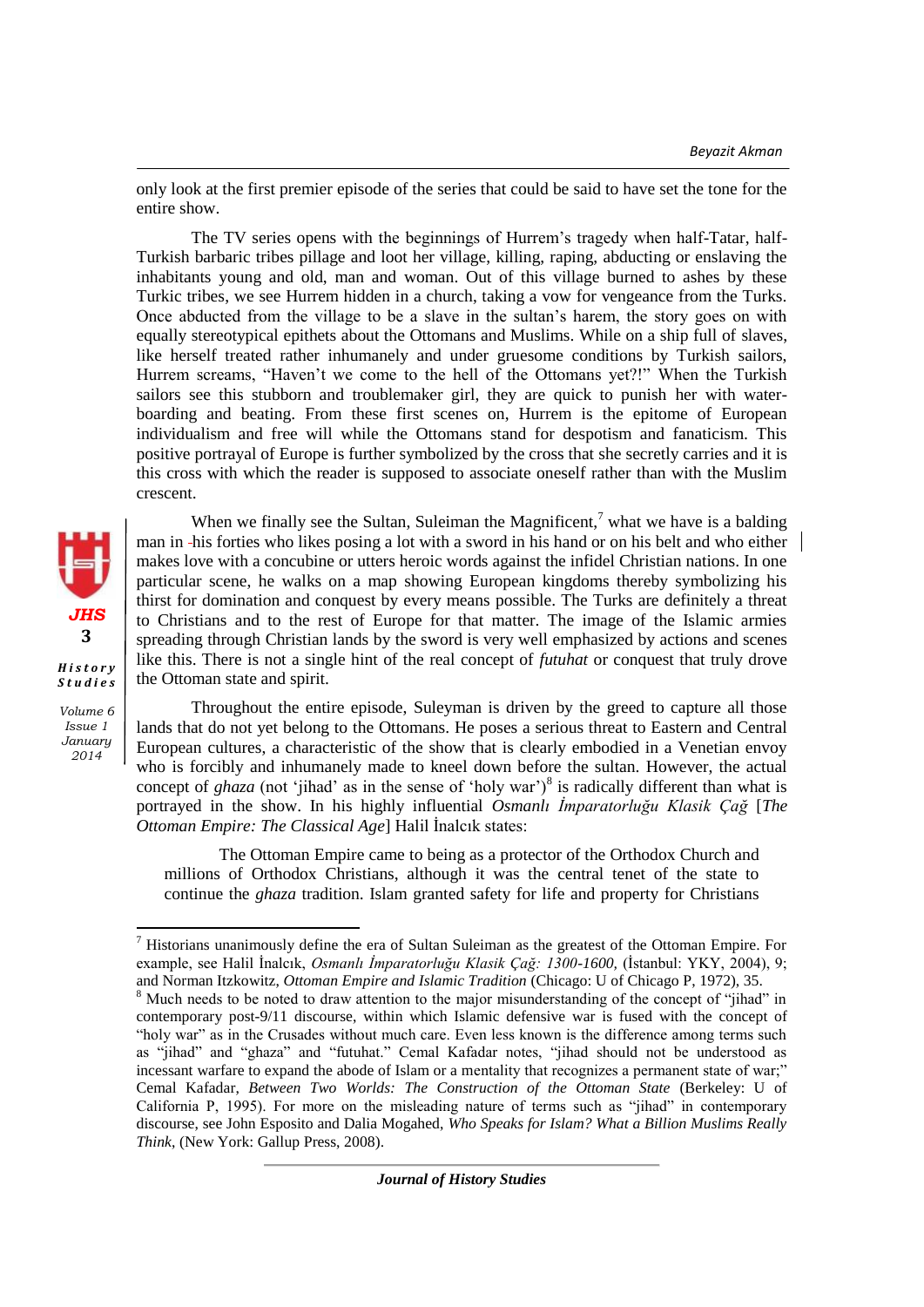and Jews with the condition of submission to the state and the paying of the "*cizye*" tax. It allowed them to practice their religion freely and live accordingly. Those Ottoman Turks who lived together with Christians at border regions applied these notions of Islam with generosity and toleration.<sup>9</sup>

İnalcık adds that this was also a result of the realistic Ottoman administration; the policy of tolerance was a necessity to secure the financial sources of the treasury.<sup>10</sup> A comparison with Western kingdoms should be noted here. When the Jews of Europe were considered less than human and were expelled with the fervor of the Inquisition courts that burned them for simply not converting to Christianity, the Ottomans welcomed them to their lands.<sup>11</sup> The prosperity of Jews and other non-Muslims in Constantinople were always one of the primary things that captured travelers' attention. Travelogue after travelogue, from Tavernier to Tournefourt to Lady Montagu, you can easily find depictions of prosperous lifestyles of the Jews and Christians in Ottoman lands.<sup>12</sup>

The personality of Sultan Suleiman in *The Magnificent Century* applies the cliché notion of the absolute sovereignty of Ottoman sultans, another major misconception among those who are not much familiar with the realities of the Ottoman administration. When the actual workings of the state are examined more closely, however, it is clear that the empire's fate was not between the two lips of any Ottoman sovereign as is usually imagined. In the *Ottoman Empire and Islamic Tradition*, Norman Itzkowitz states, "Sovereign power resided in the will of the sultan, but the practical necessities of governing and expanding state required the sultan to delegate some of his authority."<sup>13</sup> Even Lord Kinross, who wrote one of the most populist and cliché-laden twentieth century narratives about the Ottoman Empire, cannot help but draw attention to this quality in his *Ottoman Centuries*: "The Sultan had no power to change or ignore the principles of the Sheriat, the Sacred Law, propounded by God and delegated through the Prophet, which thus acted as a limitation on his divine sovereign authority."<sup>14</sup>

*JHS* **4**

*H i s t o r y S t u d i e s Volume 6 Issue 1 January 2014*

Regarding religious limitations, the Sultan of *The Magnificent Century* is very problematic. The only moments when Suleiman utters the words "Allah" or "Muhammed" are after he has just had sex with a concubine while half naked in bed, or when he swears against the infidels to chop off their heads or while declaring *jihad* against them. The sultan's viziers, the viceroys to the sultan, are no smarter than him, either. Rather, they look like old women gossiping about state affairs, that brings to mind the kitchen gossips of *Asmalı Konak*, the most

 9 İnalcık, *Osmanlı,* 13. Translation is mine.

 $10$  Ibid.

<sup>&</sup>lt;sup>11</sup> Bayezid II (r.1481-1512) brought tens of thousands of Jews, Muslims, and non-Catholics from the inquisition courts of Ferdinand and Isabella to the Ottoman ports in the fifteenth century. Salonicha, along with Constantinople, was one of the locations where Jews chose to create their own communities. For more on the history of Sephardic Jews that escaped from Spain to the Ottoman Empire see Elli Kohen, *History of the Turkish Jews and Sephardim, Memoirs of a Past Golden Age,* (UP of America, 2006); Avigdor Levy*, Jews of the Ottoman Empire,* (Princeton: Darwin Press, 1994); *Jews, Turks, and Ottomans: A Shared History, (*Syracuse UP, 2002); *The Sephardim in the Ottoman Empire,* (Princeton, Darwin P, 1992).

<sup>12</sup> See, for example, Lady Mary Wortley Montagu, *The Turkish Embassy Letters*, ed. Malcolm Jack. (London: Virago, 2009) and Ogier Ghiselin de Busbecq, *The Turkish Letters*. trans. Edward Seymour Forster (Baton Rouge: Louisiana State UP, 1927).

<sup>13</sup> Itzkowitz, *Ottoman*, 40.

<sup>&</sup>lt;sup>14</sup> Lord Kinross, *The Ottoman Centuries: The Rise and Fall of the Turkish Empire* (London: Perennial, 1977), 206.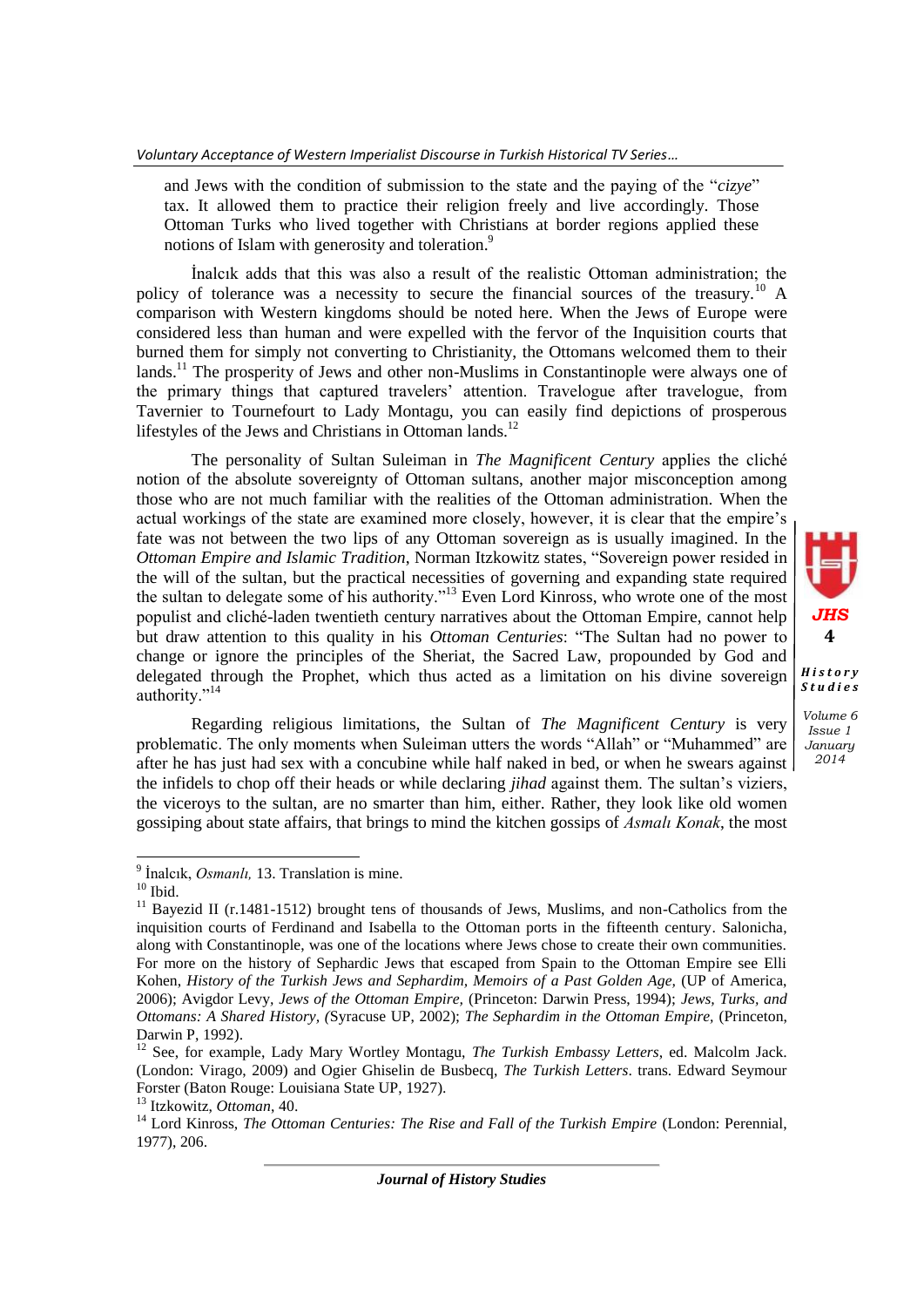famous work of the scriptwriter of *The Magnificent Century*. The intrigue and meddling among the viziers is not unlike the "troubling" harem women in the show. Wisdom is nowhere to be found in an administration that ruled most of the known world at the time. This is another surprising and therefore disappointing feature of the show since even commonplace knowledge would include the widely-known wisdom of these figures. İnalcık demonstrates how most of these viziers were only second to the sultan in terms of authority and the grave decision making process.<sup>15</sup> Kinross also narrates several cases of these influential viziers in terms of how they "contributed positively for all their personal failings to the greatness of his empire."<sup>16</sup> One should also note that these figures were the graduates of higher education institutions that were arguably the best during the time.  $17$ 

But there is indeed one smart and complex figure in the administration: Pargalı Ibrahim, who is not only a vizier but also a close friend to the sultan. Purportedly based on another historical figure, Pargalı is depicted as the sultan's right-hand man in whom he confides more than anyone else in the seraglio. Pargalı is smart, sensitive and thoughtful, and the sultan looks, most literally, into his eyes whenever he is about to make an important decision. It is almost as if he needs Pargalı's consent before taking any action. However, being the smartest and most humane character in the story, Pargalı is very much like Hurrem since he comes from a Christian background, as well. The audience is made to believe that it is in his blood to be royal, unlike the natural-born despotic Turks who are always depicted to be chained to barbarism. And again, similar to Hurrem, Pargalı has his own monologues questioning and lamenting his fate which was captured and sealed by the Ottoman state. The exchanges of meaningful and emotional gazes between the sultan and Pargalı go so far as to suggest a homoerotic relationship, another Orientalist stereotype about the bizarre sexual adventures of the Ottoman seraglio. The world of the exotic East, as compared the normative West is now complete.

However, Pargalı's most prominent feature is his hidden loyalty to his mother culture, which has been forcibly and violently taken away from him. Deep inside, he resents his current surroundings, the Ottoman culture and the Islamic lifestyle. In monologue after monologue, we witness a troubled individual who has not completely come to terms with the Ottomans. "What was my name, what did it mean, in which language, I forgot," he says in one scene, "Forgetting is freedom. Or else, they don't let go of your heart, the language that you took your name in," accompanied by flashback scenes where Pargalı is violently captured by Ottoman soldiers from his family. This should not come as a surprise to scholars of Orientalism since the so-called loyalty of the convert pages to their culture of origin has long been shown as a clear sign of Ottoman barbarism and inhumanity. When looked at in more objective accounts of the Empire, however, it is almost unanimously accepted by historians that the system of *devshirme* was masterfully orchestrated and perfected during the Ottoman classical age. Itzkowitz narrates in detail the sophisticated process of recruiting Christian boys from the Balkans and emphasizes that certain categories of boys were exempt, including boys with trades to the local economy, orphans, and those with known behavior problems. He also adds that there were many families who tried to buy their sons into the *devshirme* system as soon as they learned the personal advantages for their sons' careers.<sup>18</sup> These individuals were

 $\overline{\phantom{a}}$ 



*Volume 6 Issue 1 January 2014*

<sup>15</sup> İnalcık, *Ottoman*, 97.

<sup>16</sup> Kinross, *Ottoman*, 259.

<sup>&</sup>lt;sup>17</sup> Ekmeleddin İhsanoğlu, for example, notes that the Ottoman higher education reached at its zenith with the establishment of the Süleymaniye Madrasa; Ekmeleddin İhsanoğlu, *Osmanlılar ve Bilim: Kaynaklar Işığında Bir Keşif* (İstanbul: Etkileşim, 2010), 22.

<sup>18</sup> Itzkowitz, *Ottoman*, 50.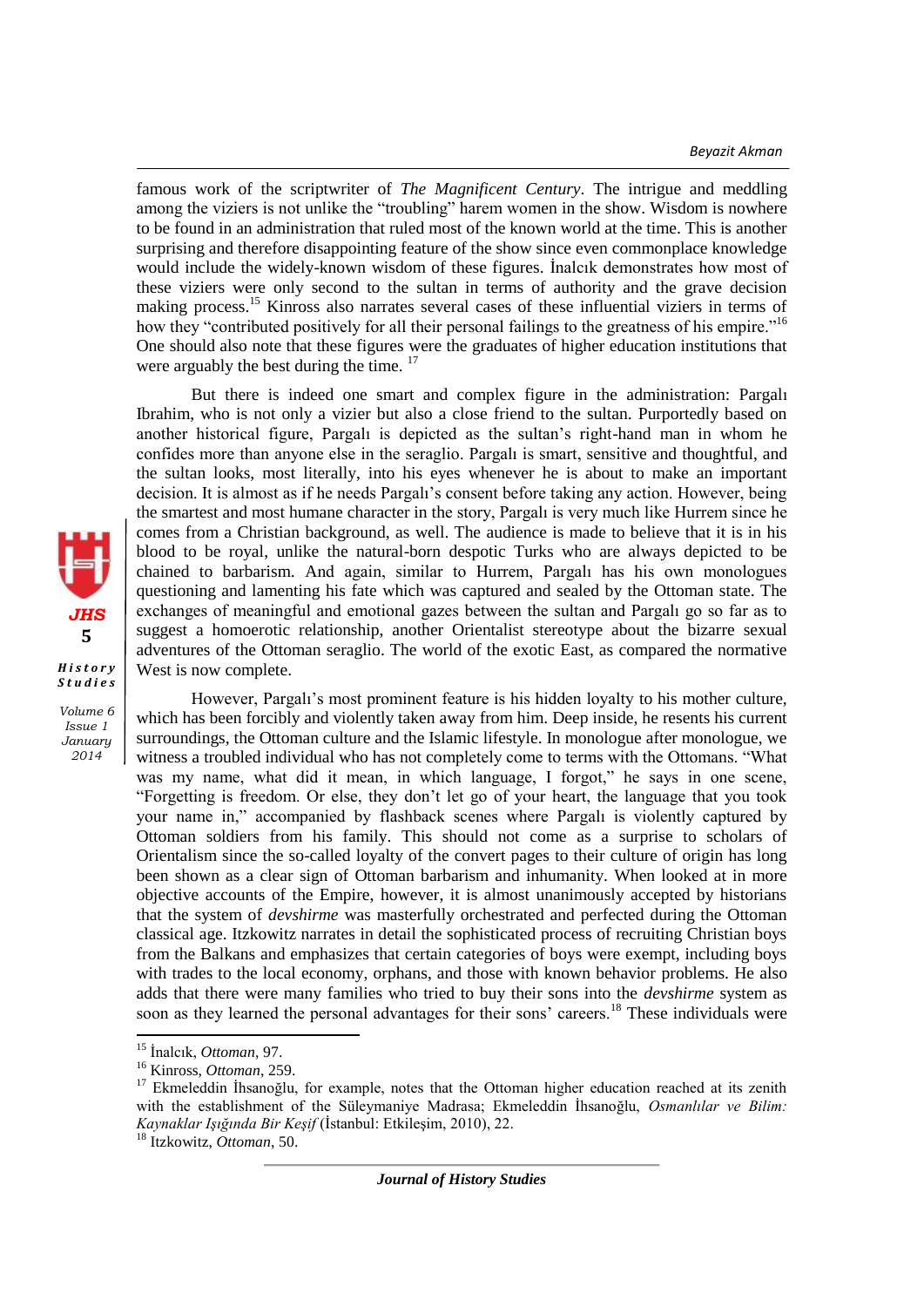## *Voluntary Acceptance of Western Imperialist Discourse in Turkish Historical TV Series…*

known for their loyalty to the sultan and the sultan only.<sup>19</sup> Kinross was so amazed by the sophisticated process of this kind of education within Ottoman lands during Suleiman's reign that he observes that this education was "largely free and moreover far in advance of any available at this time in Christian countries.<sup> $20$ </sup> Far from what Pargali wants his audience to believe, most of these Christian boys welcomed and enjoyed great careers; and conversion by force was an anomaly within the Ottoman tradition. Itzkowitz states conversion to Islam was not compulsory at all.<sup>21</sup> Suraiya Faroqhi also notes, "Involuntary conversions to Islam were rare, in stark contrast to the situation in the European states of that era, in which the treat of expulsions and even executions enforced religious conformity.<sup>"22</sup> She further emphasizes that the overwhelming majority of all conversions appear to have been voluntary.

Not surprisingly, however, it is the harem that takes lion's share of Orientalist imagery in *The Magnificent Century.* The image of the harem has long been discussed by scholars of Ottoman history both in Turkey and abroad and the cliché image of the harem as a setting for bizarre sexual encounters has been demonstrated to be a fantasy of Western male visitors by scholars such as Leslie Pierce, Reina Lewis and Filiz Barin Akman.<sup>23</sup> Leslie Pierce states, for example, "In stark contrast to the historically persistent Western image of a group of concubines existing solely for the sexual convenience of their master, the harem of a household of means included women related to the male head of household and to each other in an often complex set of relationships, many of which did not include a sexual component. $^{24}$ In her groundbreaking work, *Rethinking Orientalism: Women, Travel, and the Ottoman Harem,* Reina Lewis articulates a similar argument:

The vision of the harem as a sexualized realm of deviancy, cruelty and excess has animated some of the West's best known examples of dominant Orientalism from fine art, to operas, to novels and popular literature. For political thinkers, the (inevitably sexualized) tyrannies of Oriental despotism provided a foil to Europe's won image of just governance, be it monarchy or republic. In a variety of discourses, the veiled, secluded Oriental woman became the perfect image of the non-citizen.<sup>25</sup>

Harem literature therefore relies on the stark contrast between the familiar space of the "West" and the exotic "Eastern" Other. In a book that includes authentic harem autobiographies, Douglas Scott Brookes notes along the same lines, "The imperial harem of the Ottoman sultans has long fascinated outsiders as a mélange of sex, debauchery, slavery, power, riches, and sheer abandon—in short, the incarnation of the most attractive ones."<sup>26</sup> Behind this veil of sheer spectacle, however, there lie very different realities. "The accounts we have of the harem by male authors –all foreigners," she goes on, "may safely be treated with skepticism, or even discounted outright, since Ottoman court practice barred foreign men from entering the harem at all (with the possible exception of physicians). Their accounts are

 $\overline{\phantom{a}}$ 

*Journal of History Studies*



*Volume 6 Issue 1 January 2014*

*S t u d i e s*

<sup>19</sup> Ibid, 53-60. For more on the *devshirme* system, see İnalcık, *Osmanlı*, 83-93.

<sup>20</sup> Kinross, *Ottoman*, 211.

<sup>21</sup> Itzkowitz, *Ottoman*, 40.

<sup>22</sup> Suraiya Faroqhi, *The Ottoman Empire: A Short History* (Princeton: Markus Wiener Publishers, 2009), 75.

<sup>23</sup> See Leslie Pierce, *The Imperial Harem: Women and Sovereignty in the Ottoman Empire (Studies in Middle Eastern History)* (New York: Oxford UP, 1993); Reina Lewis, *Rethinking Orientalism: Women, Travel and the Ottoman Harem* (New Jersey: Rutgers UP, 2004) and Filiz Barin Akman, *Osmanlı Kadını: Batılı Kadın Seyyahların Gözüyle* (İstanbul: Etkileşim, 2011).

<sup>&</sup>lt;sup>24</sup> Pierce, "Beyond," 42.

<sup>25</sup> Lewis, *Rethinking*, 97.

<sup>26</sup> Brookes, *Concubine*, 1.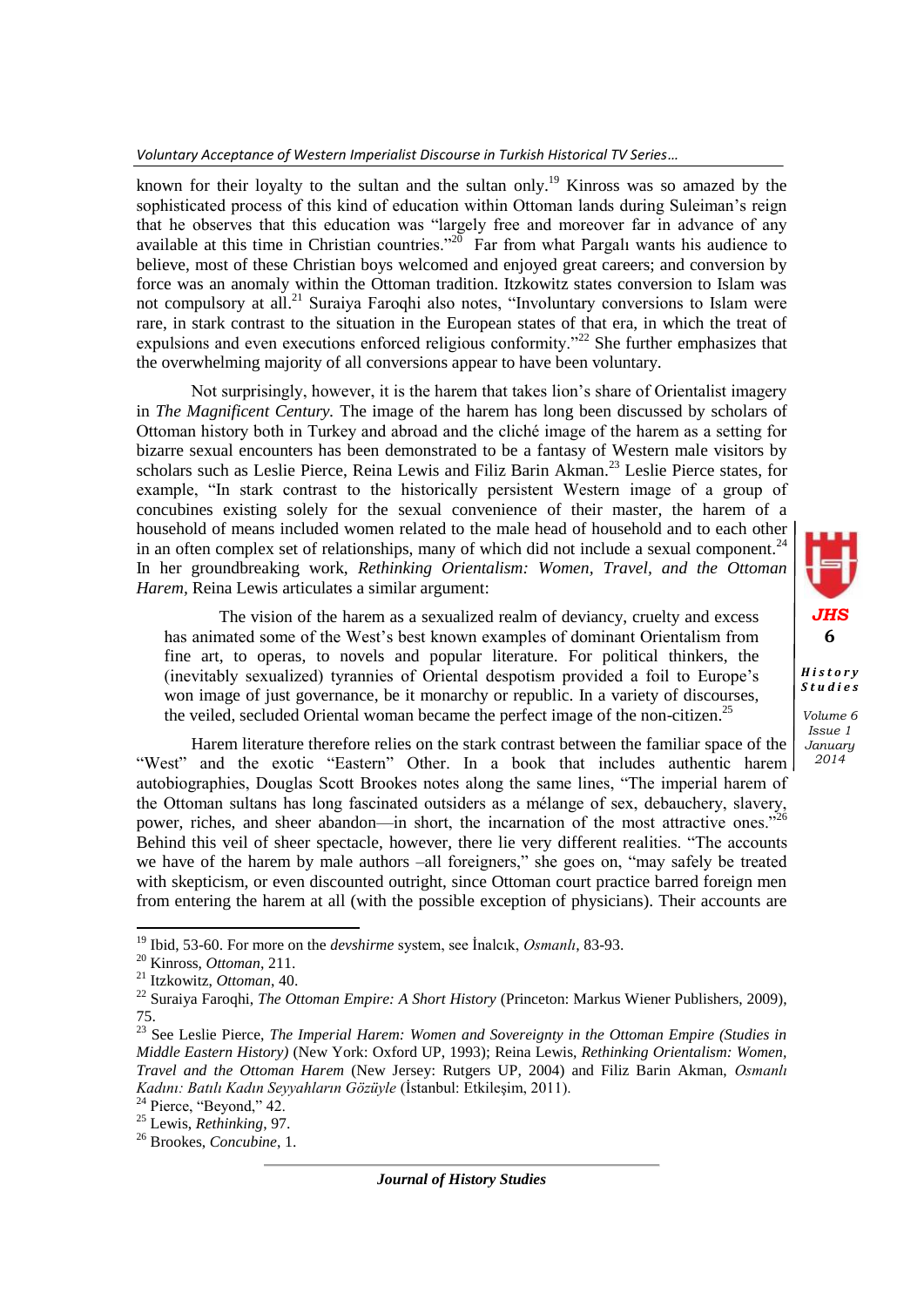second-hand at best, and prone to fancy."<sup>27</sup> Even Albert Howe Lybyer notes in his quite prejudiced and outdated historiography, *The Government of the Ottoman Empire in the Time of Suleiman the Magnificent* notes, " The Harem of Suleiman was not the large and costly institution that was maintained by some of his successors; like his father Selim, he was not given to sensuality."<sup>28</sup> He further adds:

The character of an Oriental royal harem has often been set forth incorrectly. While it may contain hundreds or even thousands of women, a very few of these are the actual consorts of the monarch. A large number are the personal servants and entertainers of himself, his mother, his consorts, his daughters and his infant sons.<sup>29</sup>

In the context of the reign of Suleiman the Magnificent, Leslie Pierce notes, "According to the conventional etiology of Ottoman decline, the 'intrigue' and 'meddling' of harem women is both a symptom of collapse and a principal cause of further corruption of institutions and customary practices."<sup>30</sup>

Unfortunately, the harem stereotypes still dominate the cultural, intellectual sphere both at home and abroad, particularly in historical fiction. As Jack Shaheen quotes, "The great majority of mankind is often more influenced by things that seem, rather than things that are. . . . The true tutors of our children are not schoolteachers or university professors but filmmakers."<sup>31</sup> Rather than seeing the harem as an institution of higher education for many women in the Ottoman aristocracy that included courses on calligraphy, reading, recitation, painting and other disciplines of art and social sciences, the emphasis is always given to sexual fantasies as imagined by European male visitors who had never seen the harem themselves. Studying the travelogues of female visitors to the harem who had a much easier access to women's quarters, both in the palace in the larger public sphere, Filiz Barın-Akman concludes in her *Osmanlı Kadını: Batılı Kadın Seyyahların Gözüyle* [*The Ottoman Woman: Through the Eyes of Female Travelers*], "As many travellers witnessed themselves, Ottoman women were free to go outside. The travellers' accounts on the womens' visits to the hamam, meetings with their friends, and spending time at open-air picnic places with each other . . . all demonstrate this fact."<sup>32</sup>

*The Magnificent Century*'s take on polygamy is at least as unnuanced and biased as other issues that it gravely misrepresents. The unquestioned view of the Middle Eastern cultures as a misogynist sphere is a commonplace notion within the central Western discourse. Therefore the issue of polygamy has mostly been used as a shortcut for the so-called misogynistic Islamic cultures without much authentic and reliable research. Lewis states, "Contrary to Western expectations, few harems housed more than one wife of any single man and those that were polygamous were usually restricted to two of the total of four wives permitted by religious law."<sup>33</sup> She also notes that polygamy was for long periods an expensive practice that only the few elite were able to practice. Brookes also notes, "In practice, the prince's sexuality was restrained by the fact that each maiden he took to bed had to be provided a rank, her own suite of rooms and servants, and the right to advance in the



*S t u d i e s Volume 6* 

*Issue 1 January 2014*

 $\overline{\phantom{a}}$  $27$  Ibid, 2.

<sup>28</sup> Lybyer, *Government*, 56.

 $^{29}$  Ibid.

<sup>&</sup>lt;sup>30</sup> Leslie, "Beyond," 41.

<sup>31</sup> Shaheen, *Reel*, 2.

<sup>32</sup> Barin-Akman, *Osmanlı*, 125. Translation is mine.

<sup>33</sup> Lewis, *Rethinking*, 97.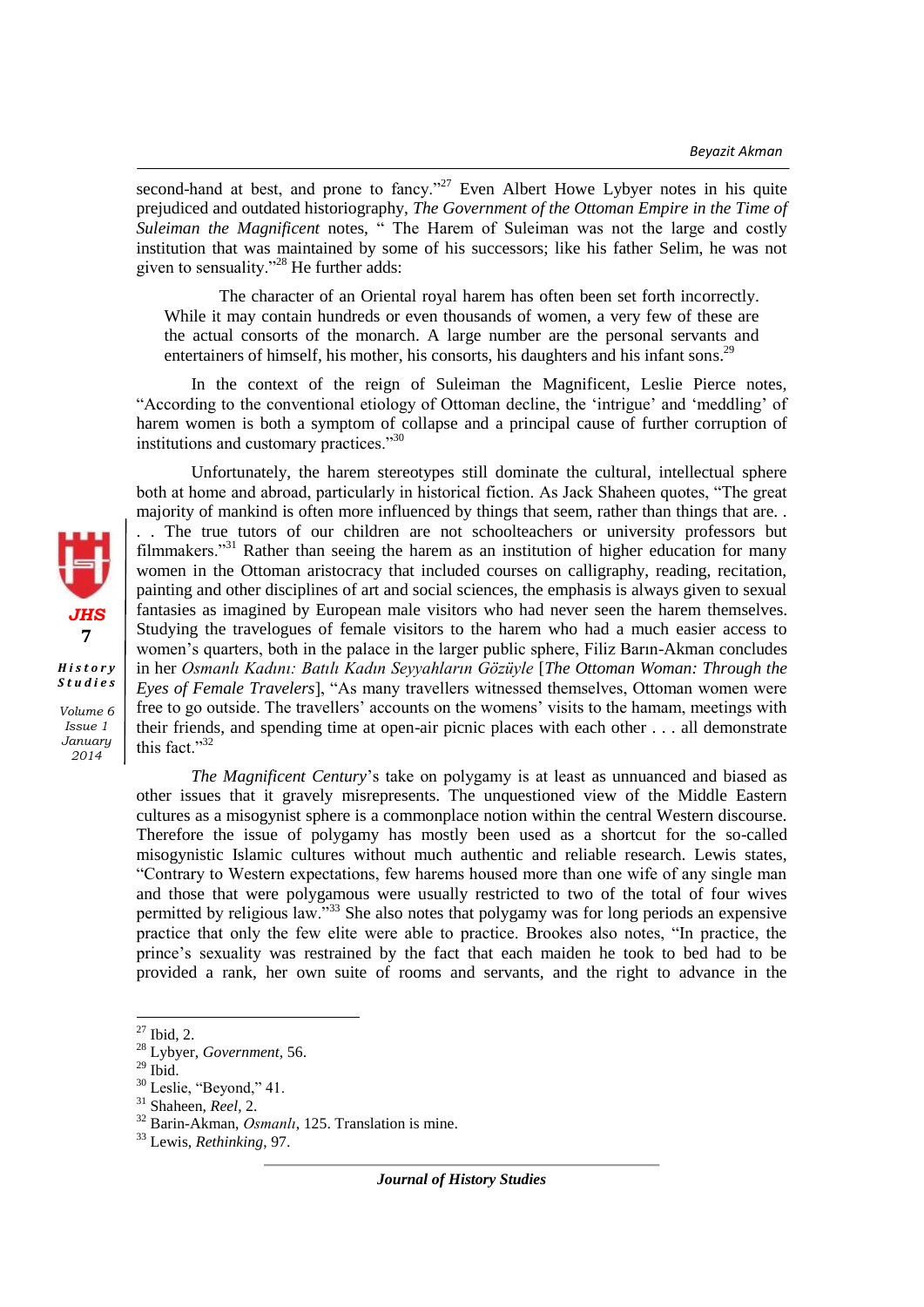concubine hierarchy.<sup>34</sup> As a result of these restraints few sultans had unusual number of wives and this was a vital necessity given that Ottoman Empire was based on the lineage of the family of Osman.

It is indeed true that there were men who got married to multiple wives during the time of the Ottomans. However, it is a well-known fact among Ottoman historians that the practice was very limited and only those who were very rich and could afford multiple houses did this practice. It is actually the observations of the European travelers, once again, that tell us that very few Ottoman pashas were married to more than one wife. Brookes notes,

Far from dissolute abandon, . . . dictates of practical considerations decidedly limited the tally of concubines a prince might take, despite the fact that Ottoman court custom allowed the monarch such freedom in theory. . . . Far from painting a picture of titillation . . . a system of rules, traditions, and standards of behavior that tightly governed life and interpersonal relations in the harem.<sup>35</sup>

This is the theme that emerges from a number of authentic harem narratives that Brookes looks at. He therefore concludes that unbridled lust and abandonment to pleasure are nowhere to be found within the authentic harem context.<sup>36</sup> All D'Ohsson, Pardoe, and Rycaut indicate that polygamy in the Ottoman Empire was a rarity.<sup>37</sup> Moreover, it is also important to historicize the subject matter and put things in perspective: Even if the Ottomans were living in a world of slavery and polygamy and despotism, European kingdoms at the time did not live in our twenty-first century world of democracy. Much has been written on the bastard children of kings and queens of Europe, on the forsaken women who were not more than collateral residues of immoral kings.<sup>38</sup> Comparing the Ottoman world out of context with our modern time and age is an injustice in and of itself.

Along the same lines, the concept of the *hamam*, Turkish bathhouses, as a hotbed for bizarre sexual encounters or for dominating the female gender in a highly patriarchal society is very much played out. *The Magnificent Century* does nothing to reconsider the European attitudes towards the *hamam*. In her scholarship, Barin-Akman defines *hamam*s as "Women's coffehouses" where women engage actively in the public sphere.<sup>39</sup> In an age when there was no sewage system in most of Europe and when cleaning too much would be grounds for being burnt in an inquisition for being a Muslim, the Turkish bathhouses were centers of hygiene and cleanliness that had its roots in the Roman Empire.<sup>40</sup> The portrayal of the *hamam* as a heaven for sex and lust, like cities of Sodom and Gomorra, was a tool for European writers to contrast once again the hetero-normative standards of the West with the bizarre cultural and religious customs of the East.

*Volume 6 Issue 1 January 2014*

 $\overline{\phantom{a}}$ 

*JHS* **8**

*H i s t o r y S t u d i e s*

<sup>34</sup> Brookes, *Concubine*, 3.

<sup>35</sup> Ibid, 274-5.

 $36$  Ibid.

<sup>37</sup> qtd. in Davis, *Ottoman*, 86.

<sup>38</sup> See Given-Wilson and Curteis, *The Royal Bastards of Medieval England* (London: Routledge, 1984) and Powell and Beauclerck-Dewar, *Royal Bastards: Illegitimate Children of the British Royal Family* (London: History P, 2008).

<sup>39</sup> Barin-Akman, *Osmanlı*, 78.

<sup>40</sup> See Elli Kohen, *History of the Turkish Jews and Sephardim: Memoirs of a Past Golden Age.* (UP of America, 2006); Avigdor Levy, *Jews of the Ottoman Empire* (Princeton: Darwin Press, 1994), *Jews, Turks, and Ottomans: A Shared History* (Syracuse UP, 2002), *The Sephardim in the Ottoman Empire.* (Princeton: Darwin P, 1992).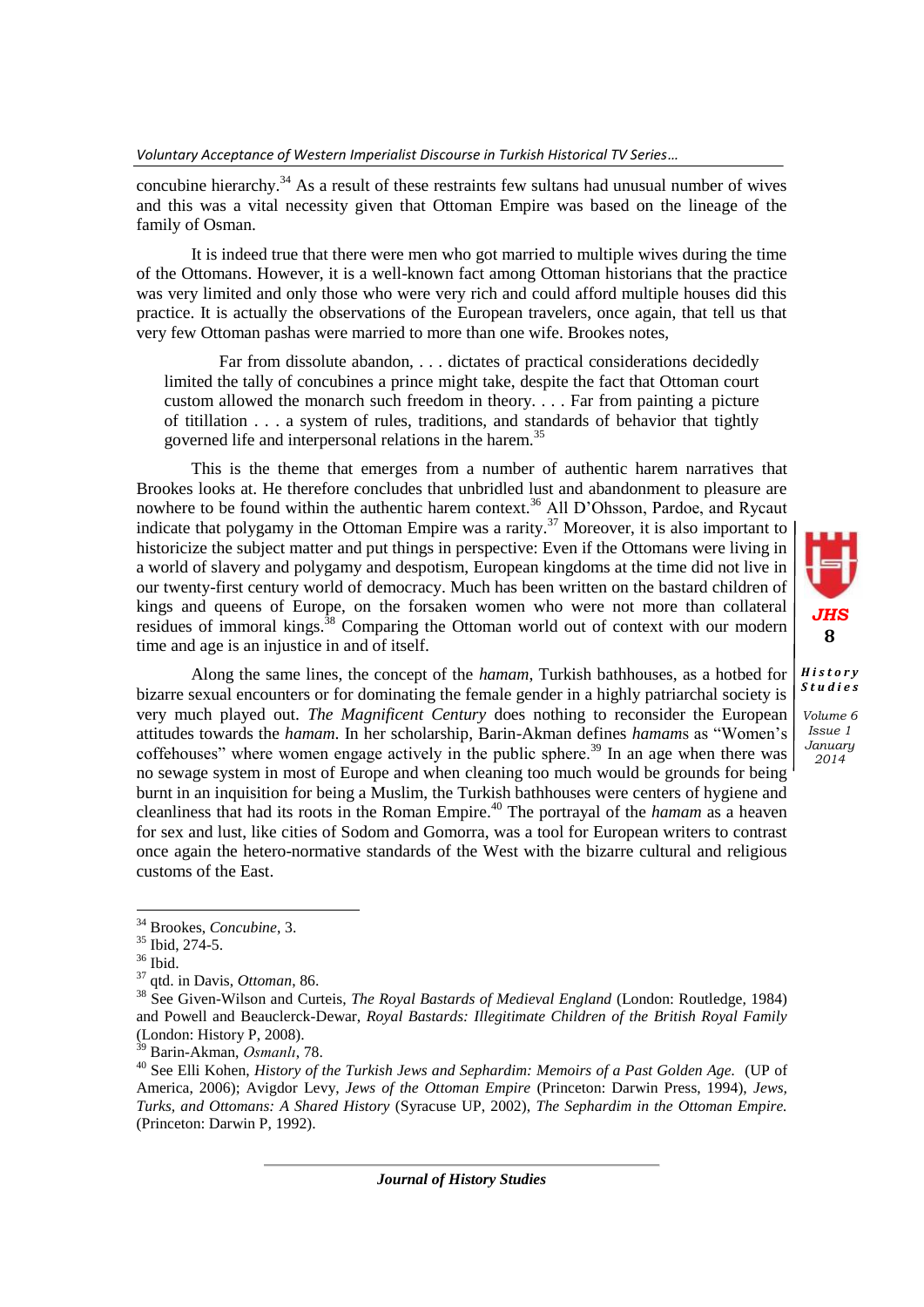*Beyazit Akman*

At this point, the question begs to be asked: Why, then, does a group of writers, TV producers and directors choose to represent their own history from the perspective of the European imagination? Why does a major group of the Turkish intelligentsia look down on their own culture, history and religion while cherishing and looking up to everything European and non-Muslim? A full-fledged answer to this vital question is unfortunately beyond the scope of this article. A book or a library of books would be necessary to discuss this issue, since it would be to narrate the story of the Turkish Republic and the ensuing identity crisis of the new state between the East and the West, the two terms that have always been conflicted with one another starting with the policies of Ataturk, the republic's founding father. However, a couple of observations could be made to hint at some possible answers regarding the rationale of this intellectual elite. I will call this rationale as "voluntary self-colonization," meaning a self-inflicted Otherization system based on the European colonial heritage driven by the strong desire to disavow the nation's own religious, historical, and cultural references and the desire to demonstrate to European masters that the new Turkey is more Western, less Muslim and therefore more contemporary than the "archaic" Ottoman civilization.



*Volume 6 Issue 1 January 2014*

Turkish authors and historians such as Cemil Meriç, Peyami Safa, Yahya Kemal, Attila İlhan, Niyazi Berkes and many others have tried to point to this chronic disease many times in the last century trying to understand the issue. It is true that the Turks have never been colonized; unlike India, Egypt, Algeria or many other Middle Eastern and African countries, the Ottoman Empire did not become a colony to the major European imperial powers such as the British and the French. Colonization in its typical sense did not take place in mainland Turkey. However, we cannot say the same thing regarding cultural imperialism dominating and taking Turkey in its grip. With the so-called modernization movement that was essentially a top-down westernization process, highly dictated and followed ruthlessly on a grand scale for decades, our minds and memories have indeed been colonized for generations.

İlhan states that the creation and stratification of native intellectuals who would reinforce and thus perpetuate the superiority of any given Western culture over the national one occurs in several ways. First, by way of education designed top-down, a generation is created who would serve the best interests of the colonizer: "This happens so effectively that these people do not feel obliged to further their own national interests but the interests of the dominating culture; thus they live and think according to the values of the hegemony."<sup>41</sup> Ilhan also adds that the artistic and cultural values of the comprador bourgeois are always the artistic and cultural values of the metropolis (of the colonizer), not the values of the nation in which the comprador was born. The rift between the comprador intellectual elite and the nation increases more and more, which then has two major consequences: (1) The nation can no longer produce the intellectuals to lead the culture toward more autonomous and independent futures, and (2) the intellectuals whose tastes now lie in foreign artistic values despise national texts and literary traditions. The latter quality further spreads across the nation by way of media, which is also run mostly by the rich comprador intelligentsia or by way of education as the ruling elite design curricula to foster the westernization movement.

For many decades, if not a century, Turkey's primary education curricula have long been manipulated by hardcore Kemalists who have seen Islam and the Ottoman heritage as problems to get rid of. This ideology had always serious issues with the Ottoman legacy in one way or another. Ahmet Yasar Ocak notes that modern ideology blamed Islam for the backwardness of the Ottoman Empire.<sup>42</sup> In a comprehensive study on the history of the

 $\overline{a}$ 

 $41$  İlhan, "Arms," 199; all translations from İlhan are mine.

 $42$  Ocak, "Islam," 196.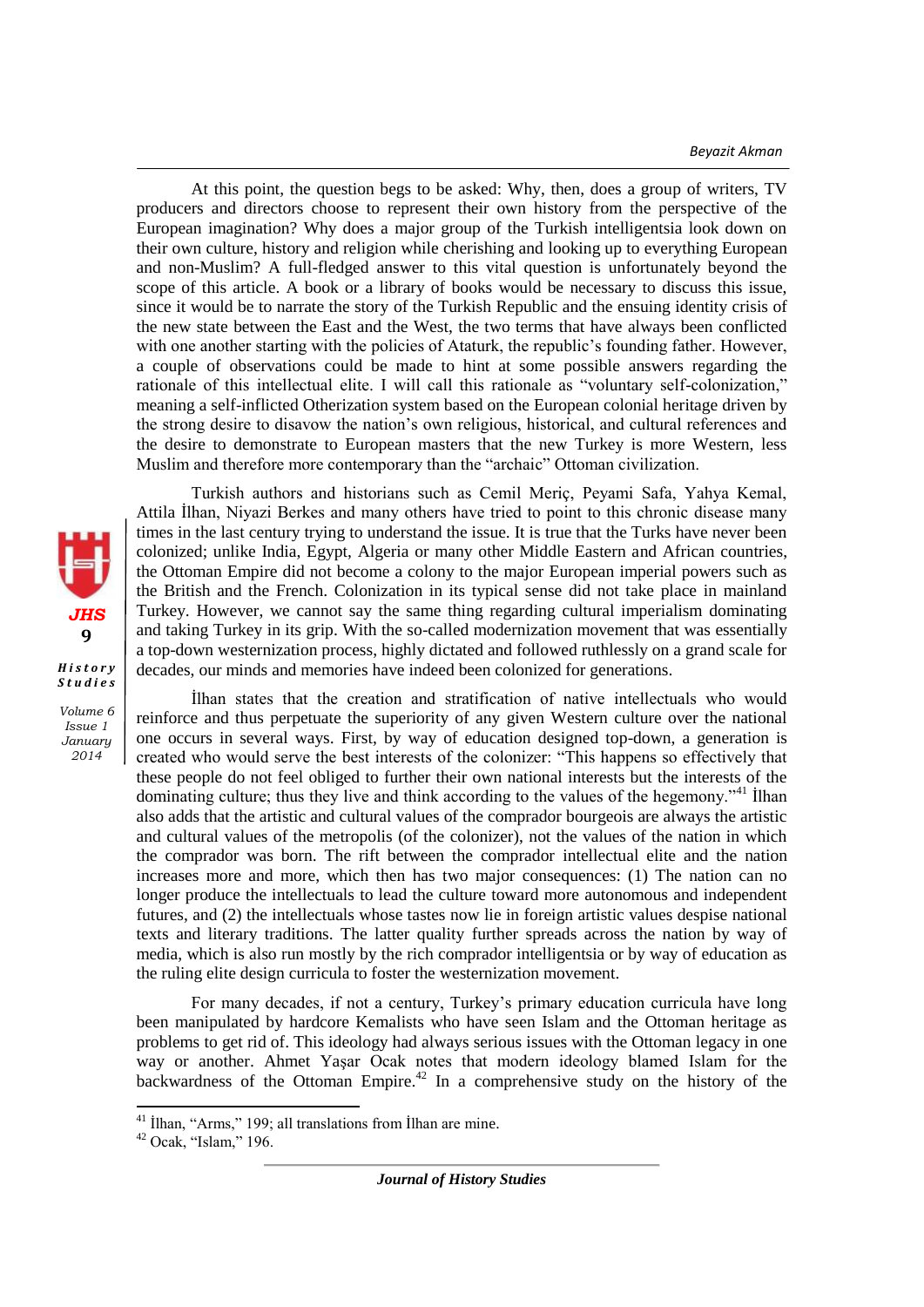*Voluntary Acceptance of Western Imperialist Discourse in Turkish Historical TV Series…*

evolution of contemporary Turkey, *Turkey, Islam, Nationalism and Modernity,* Carter Vaughn Findley states, "Even if secularism does not sweep religion away, it turns religion into a problem, no longer the all-encompassing reality but something whose place must be determined."<sup>43</sup> Similarly, Niyazi Berkes writes that a recurrent theme in Kemalist Westernization was its "absolute determination to achieve an unconditional transformation to Western civilization and to destroy all forces of reaction."<sup>44</sup> Accordingly, "Unlike the Islamist" view of history, the new view took the Islamic period as only an episode in, and, secondary to, the national and civilizational aspects of the Turks' history."<sup>45</sup> While talking about the colonization context in India, George Lamming notes the colonized mind has to win the approval of the headquarters; that is how it affirms its very existence. It is thus the Turkish elite learned the European ways of looking at the Ottoman Empire rather than authentic eyes and minds trying to understand and come to terms with one's own past. This is how we learned to fantasize about our own sultan's life just like a traveller who was setting out on a trip to Constantinople to experience the exotic East.

The creators of *The Magnificent Century* have publicly defended themselves on several occasions, and their primary emphasis has been that they are not making a documentary, but a fictional TV show; therefore, the defense goes, they do not have to be accurate. <sup>46</sup> It is true that historical drama and historiography are two different things. Historiography deals with facts, evidence, accuracy, numbers, statistics and it does not have the luxury of making events or characters more appealing or interesting. Historical fiction, on the other hand, is based on real events but it fills in the blanks with what Hayden White, the prominent theorist of historical fiction, calls "constructive imagination."<sup>47</sup> Accordingly, you can very well go ahead and combine two events that happened within a ten-year interval in one complete scene for dramatic effect or you can very well cast a forty-year old sultan to a twenty-year old charismatic actor. These are all within the realm of historical drama. However, this does not mean that drama gives you the privilege of bending truth, misrepresenting reality and applying a defective focus in such a way that what you represent becomes a figment of your imagination or your preference of how things were rather than historical drama based on historical events. It is important to emphasize that I am not arguing about the misuse of historical details such as the color of shoes or clothing or the design of tables or curtains as being anachronistic or not, as some historians argued; that is not my point at all. And honestly as a writer of historical fiction, I do believe in the poetic liberties that may be taken by authors. However, I do criticize the use of colonial stereotypes in the depiction of one's own history and culture in such a way that it becomes a battle front for new-age Westernization and the anti-Islamic campaign.



*H i s t o r y S t u d i e s*

*Volume 6 Issue 1 January 2014*

After all, the ramification of a TV show might be much more far-reaching than one might realize. In the international arena, portraying the East as despotic and archaic serves the

 $\overline{a}$ 

<sup>43</sup> Findley, *Turkey*, 9.

<sup>44</sup> Berkes, *Develepment*, 454.

<sup>45</sup> Ibid, 501.

<sup>46</sup> See, for example, "The Dirt, and the Soap, on the Ottoman Empire," *NY Times*, accessed January 2, 2013, http://www.nytimes.com/2011/03/17/world/middleeast/17iht-m17 soap.html?pagewanted=all&\_r=0

<sup>47</sup> For extensive scholarly discussion on the historical fiction, see Hayden White, *Metahistory: The Historical Imagination in Nineteenth Century Europe*, (Baltimore: Johns Hopkins UP, 1973); *The Content of the Form: Narrative Discourse and Historical Representation*, (Baltimore: Johns Hopkins UP, 1987); *Tropics of Discourse: Essays in Cultural Criticism*, (Baltimore: Johns Hopkins UP, 1978).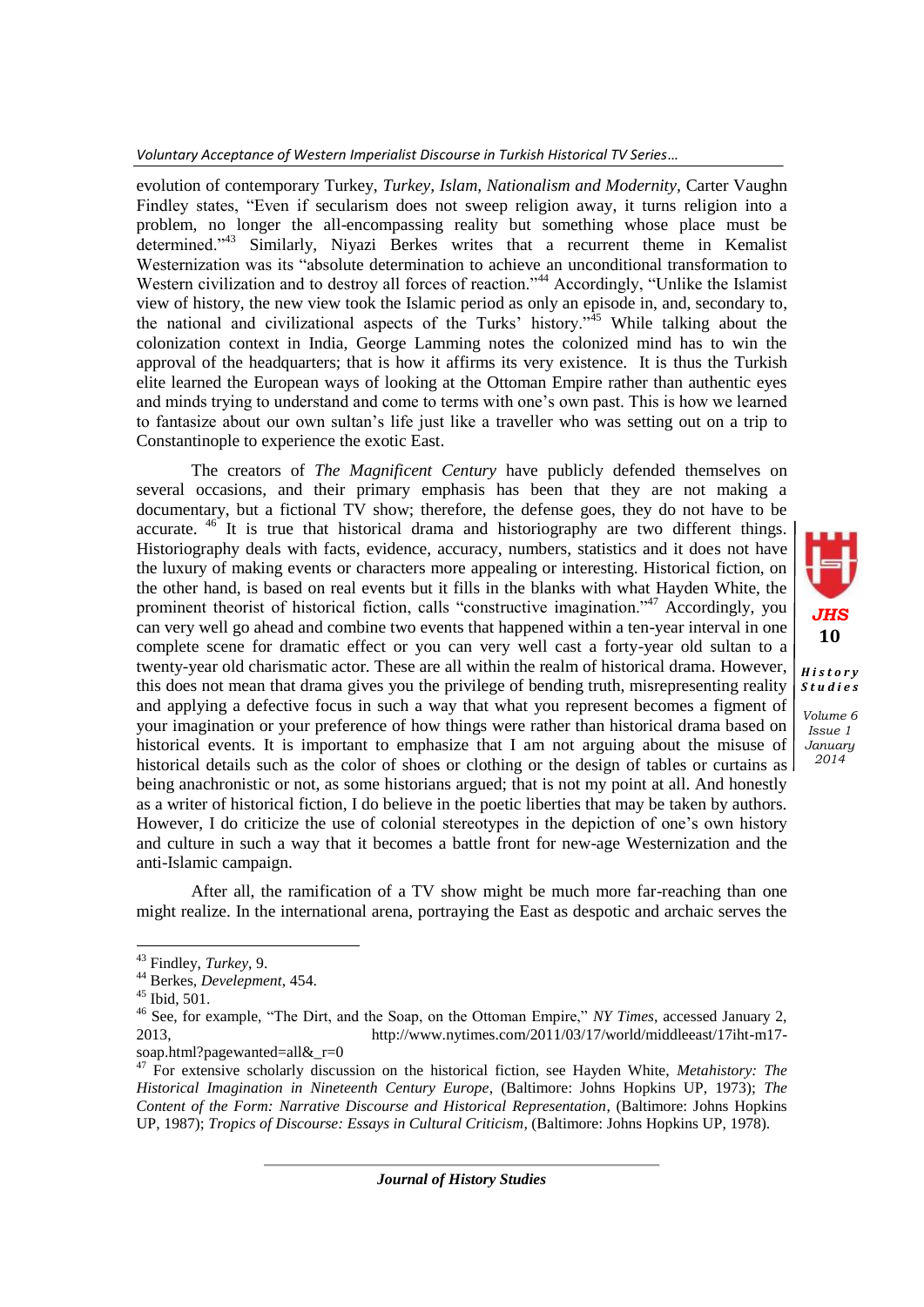*Beyazit Akman*

interests of the European cultural hegemony around the globe. In the domestic arena, it alienates individuals from their own past and reinforces the inferiority complex in the face of the West. Particularly, in the post-9/11 era, the image of Islam as antithetical to western lifestyles, as an enemy to modern values is perpetuated and Turkish culture and history becomes evidence for the so-called universal Islamic despotism as recuperated in the last couple of decades. The famous German newspaper *Die Welt* already gave the verdict several days after the airing of the TV show, "Magnificent Century proves once again that the Ottoman sultans were barbaric, lustful and unfair."<sup>48</sup> It is the statements like these that prepare the ground for the ban on minarets, burqas, and the eventual image of the Muslim as a terrorist. This is how you give fuel to Islamophobia. As for the domestic arena, historical and cultural identity is labeled as backward and primitive and a new wave of propaganda is created against conservative political parties. It is not a coincidence that such a TV show is aired at a time when the nation and the state are coming to terms with their own history, culture, and religion. Neither is it a coincidence that the TV show was launched in the heyday of the major national elections when there was an effective propaganda campaign against so-called Islamists. The intellectual elite as a by-product of a large-scale westernization movement in Turkey had once again sharpened their swords.

All in all, although I highly value the rise of such productions and their wide-scale distribution, I also believe that it is critical to pay attention to the cultural image created and perpetuated by such shows. We should always keep in mind that manufactured prejudice damages possibilities of the co-existence of different cultures in a time when it is most needed. As John F. Kennedy once noted, "For the great enemy of truth is very often not the liedeliberate, continued and dishonest—but the myth-persistent, persuasive and unrealistic. Too often we hold fast to the clichés of our forefathers." $4\frac{1}{2}$ 

In her authoritative book, Lewis concludes, "In today's postcolonial times the commodification of the view from behind the veil has not gone away. The immediacy of the *hanım* stereotype may have faded but the Western fascination with the exotic continues and the desire to see the unveiled face is re-activated by the new veiling practices in the context of global postmodern politics."<sup>50</sup> This new-age Orientalist practice does not really tell us much about the Ottoman Empire, if anything at all; rather it displays an ideology that the producers are trying to disseminate through such shows. Self-identification with Europe brings about seeing one's own history through a European lens. As Schick states, "the function of sexuality in orientalist (or alterist) discourse was not merely to create the image of a male/active colonizer penetrating a female/passive territory, as is often claimed, but rather to assist in the construction of Europe's spaces of otherness by establishing the alterity of the non-European.<sup>51</sup> Therefore, a considerable portion of the Turkish intelligentsia, including the likes of the creators of *The Magnificent Century,* have become pray to this disease of Othering the Self, which I therefore define as "self-inflicted Orientalism." As a Turkish national, I can only feel positively about the rise of Turkish TV series and the ever-increasing status of the Turkish movie industry in the larger region. However, if the national-cultural-religious consciousness is put aside with a blatant fervor of monetary gain and if history is made food for culture wars, those who have the potential to rule the world can also destroy it.

 $\overline{\phantom{a}}$ 



*Volume 6 Issue 1 January 2014*

<sup>48</sup> See, for example, "Will Turkey Squander Its Opportunity to Lead?" for how *The Magnificent Century* debate is used to criticize Turkish political culture; accessed January 1, 2013, http://rendezvous.blogs.nytimes.com/2012/12/30/will-turkey-squander-its-opportunity-to-lead/

<sup>49</sup> Quoted in Shaheen, *Reel*, 7. <sup>50</sup> Lewis, *Rethinking*, 268.

<sup>&</sup>lt;sup>51</sup> Schick, "Women," 98.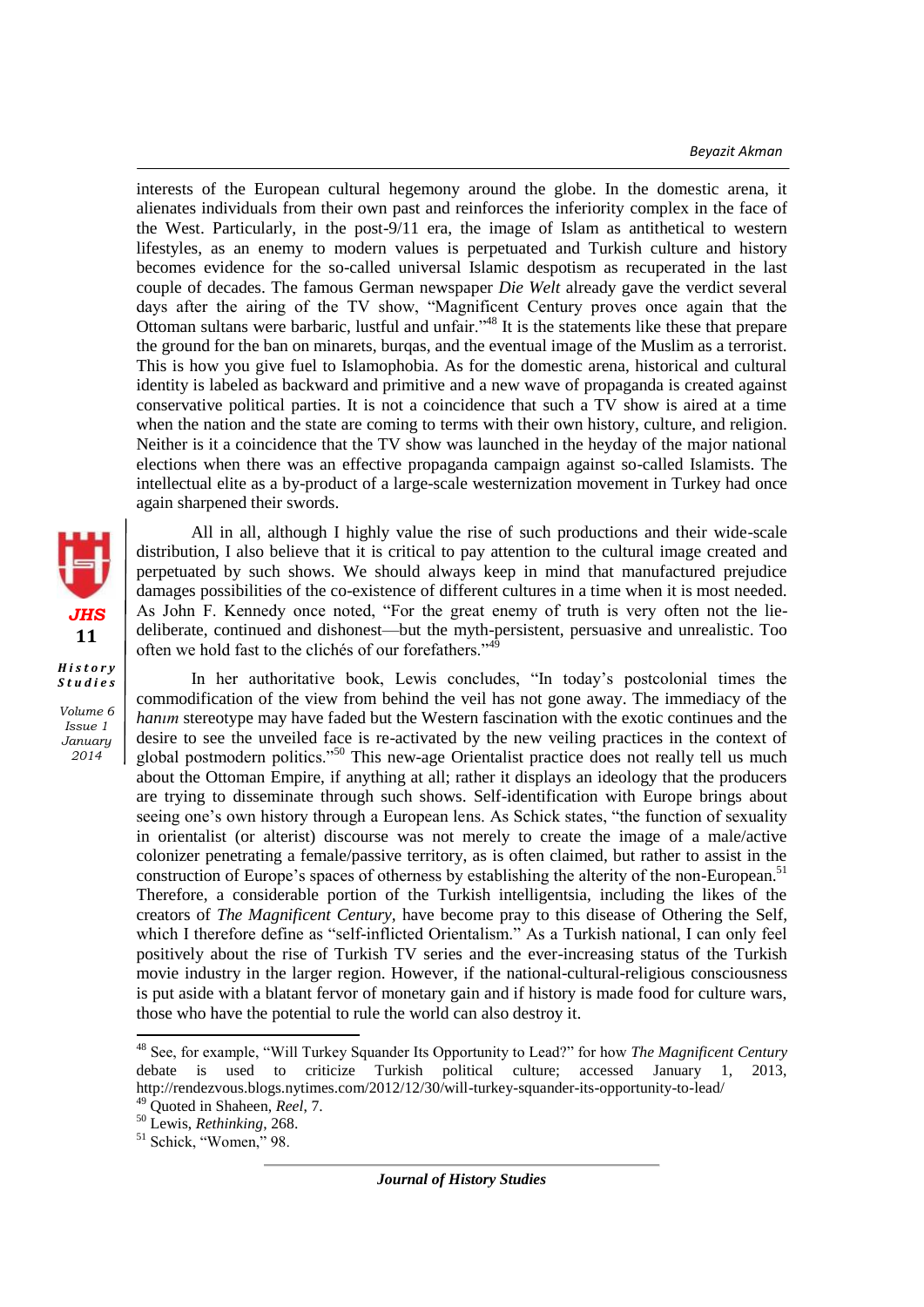## **Bibliography**

Arat, Zehra F. Ed. *Deconstructing Images of "The Turkish Woman."* New York: St. Martin's Press, 1998.

Barin-Akman, Filiz. *Osmanlı Kadını: Batılı Kadın Seyyahların Gözüyle* İstanbul: Etkileşim, 2011.

Berkes, Niyazi. *The Development of Secularism in Turkey*. Montreal: McGill UP, 1964.

Brookes, Douglass Scott. *The Concubine, The Princess and the Teacher: Voices from the Ottoman Harem.* Austin: U of Texas P, 2008.

Daniel, Norman. *Islam and the West*. Edinburgh, Edinburgh UP, 1960.

Davis, Fanny. *The Ottoman Lady: A Social History*. New York: Greenwood Press, 1986.

de Busbecq, Ogier Ghiselin. *The Turkish Letters*. Translated by Edward Seymour Forster. Baton Rouge: Louisina State University Press, 1927.

Faroqhi, Suraiya. *The Ottoman Empire: A Short History*. Princeton: Markus Wiener Publishers, 2009.

Findley, Carter Vaughn. *Turkey, Islam, Nationalism, and Modernity*. New Haven, Yale UP, 2010.

Given-Wilson, Chris and Alice Curteis. *The Royal Bastards of Medieval England*. London: Routledge, 1984.

Helly Dorothy O. and Susan M. Reverby. *Gendered Domains: Rethinking Public and Private in Women's History*. Ithaca: Cornell UP, 1992.

İhsanoğlu, Ekmeleddin. *Osmanlılar ve Bilim: Kaynaklar Işığında Bir Keşif*. İstanbul: Etkileşim, 2010.

İlhan, Attila. "Ahtapot'un Kolları [Arms of the Octopus]." In *Hangi Edebiyat*, 197- 200. Istanbul: Bilgi, 1981.

- - -. "Dokunmayın Keyfimi [Don't Disturb Me]." In *Hangi Edebiyat*, 173-7. Istanbul: Bilgi, 1981.

- - -. *Aydınlar Savaşı* [War of Intellectuals]. İstanbul: Bebekus'un Kitapları, 1991. Print.

- - -. *Batının Deli Gömleği* [The West's Straightjacket]. İstanbul: İş Bankası Kültür Yayınları, 2002.

- - -. *Hangi Atatürk* [Which Atatürk?] İstanbul: Bilgi, 1981.

İnalcık, Halil. *Osmanlı İmparatorluğu Klasik Çağ: 1300-1600.* İstanbul: YKY, 2004.

Itzkowitz, Norman. *Ottoman Empire and Islamic Tradition*. Chicago: U of Chicago P, 1972.

Kafadar, Cemal. *Between Two Worlds: The Construction of the Ottoman State*. Berkeley: U of California P, 1995.

*JHS* **12**

*Issue 1 January 2014*